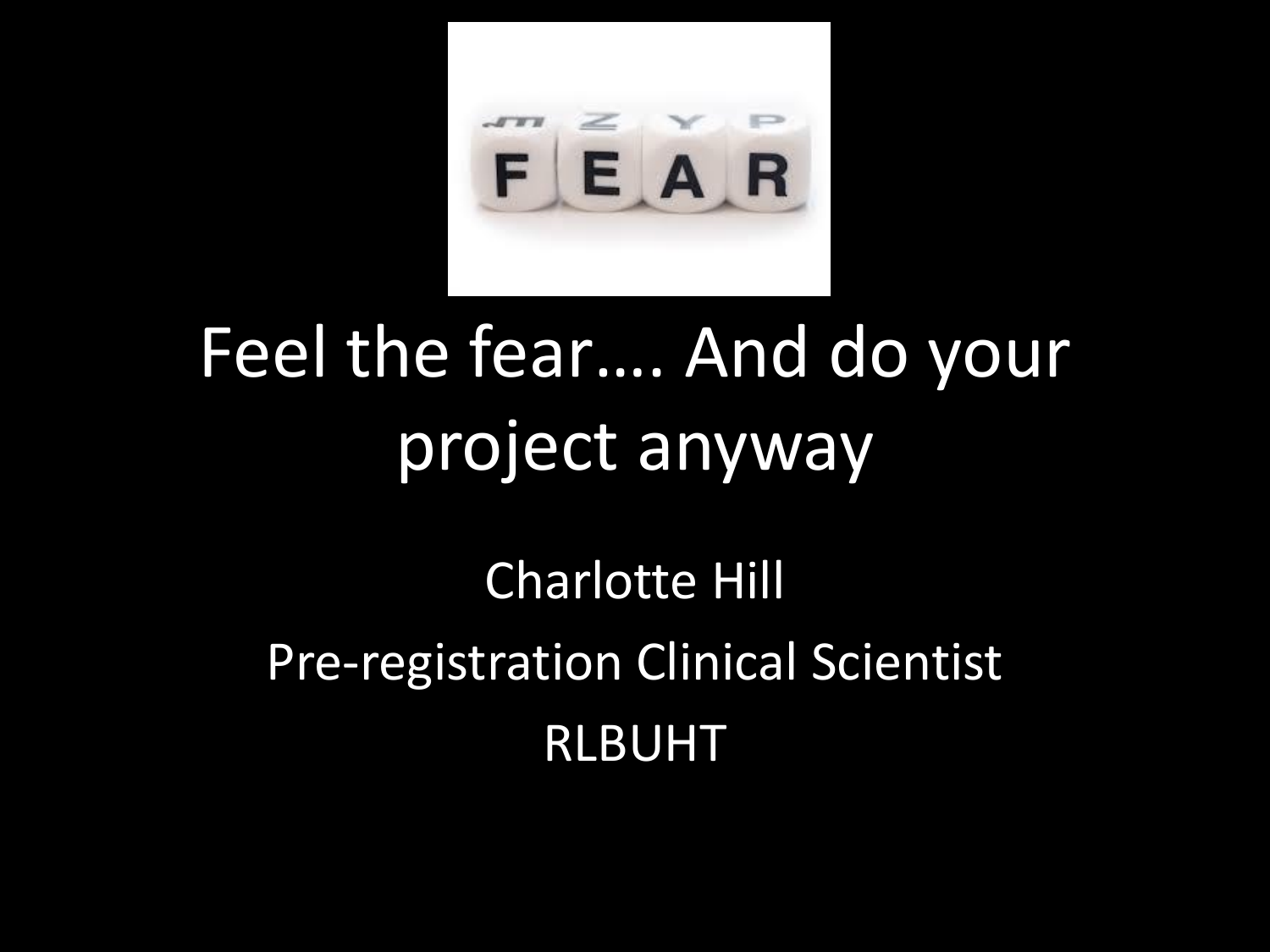



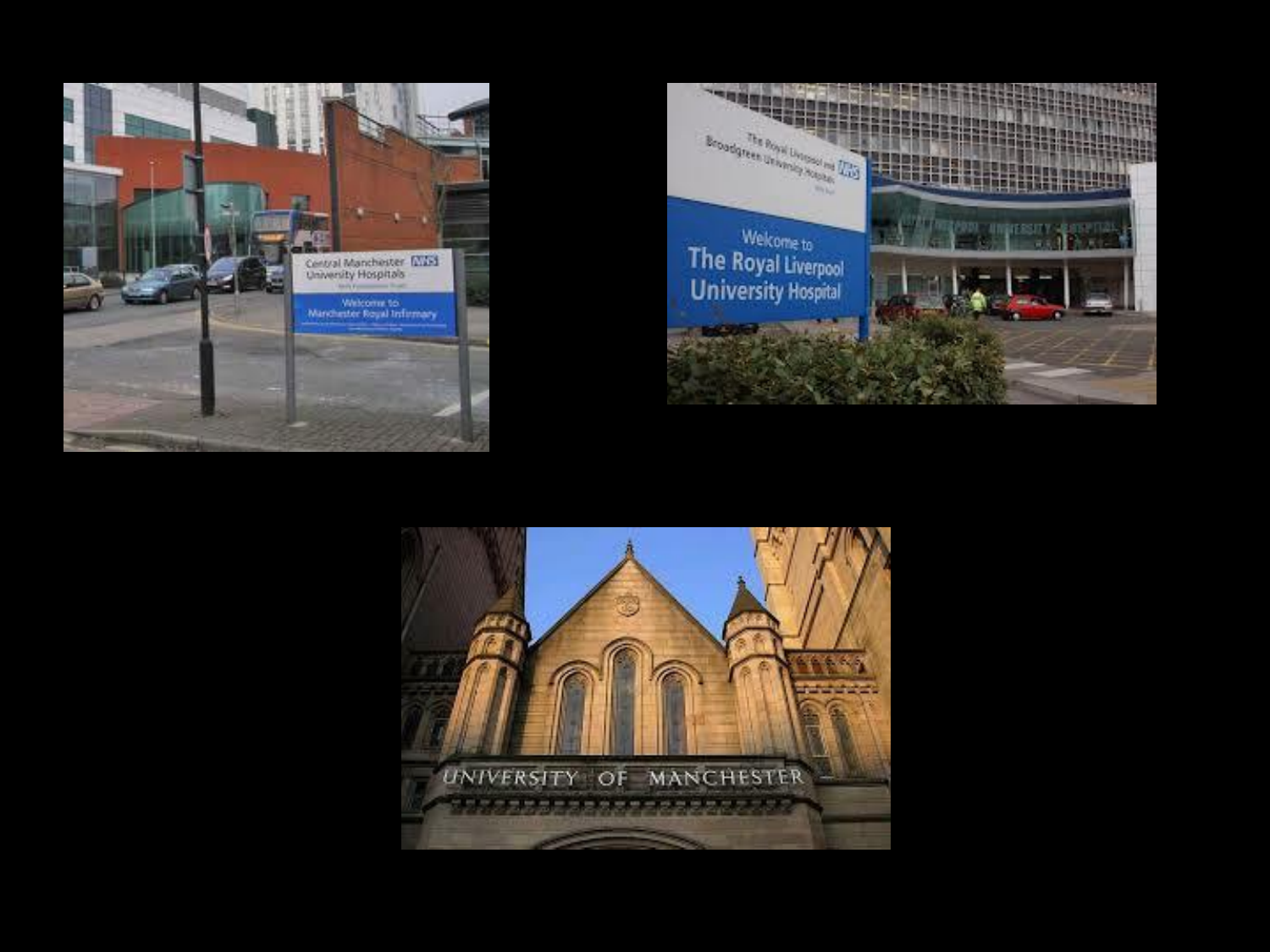# My CV

- Undergraduate degree in Anatomy and Human Biology at University of Liverpool
- Medical Technical Officer in Clinical Chemistry department at Alder Hey Children's NHS Foundation Trust
- Graduate Diploma in Biomedical Science at Liverpool John Moores University
- Biomedical Scientist at Alder Hey Children's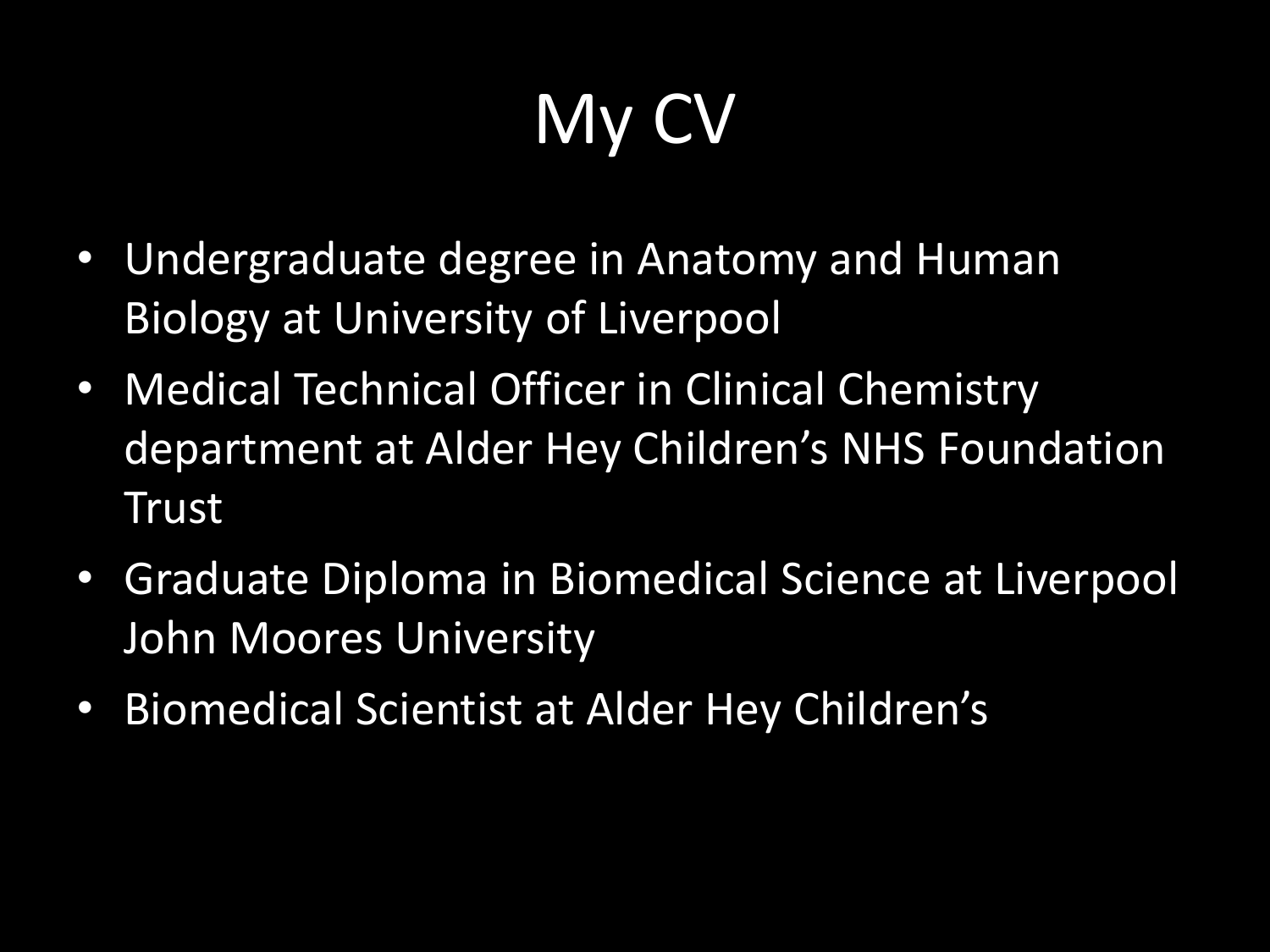#### 1. Choose topic carefully

- Is there a specialist topic you find interesting?
- Do you have any particular experience?
- Will your project require ethical approval?
- Is it feasible to finish within time allocated?
- Is there a need for the project?

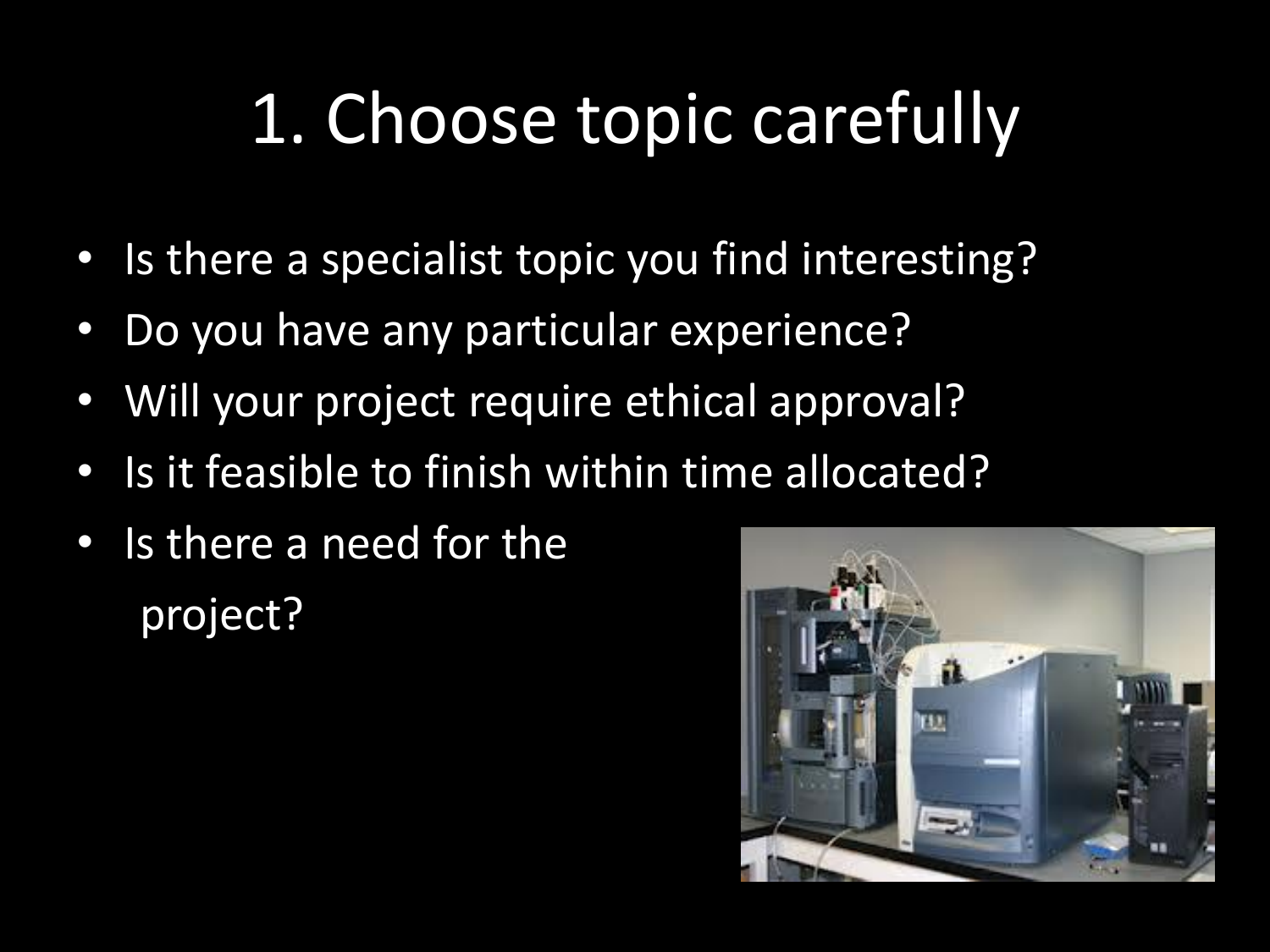## 2. Choose a good supervisor

- Or develop a good relationship!
- Think about your personality
- How easy are they to contact?
- Treat them well!

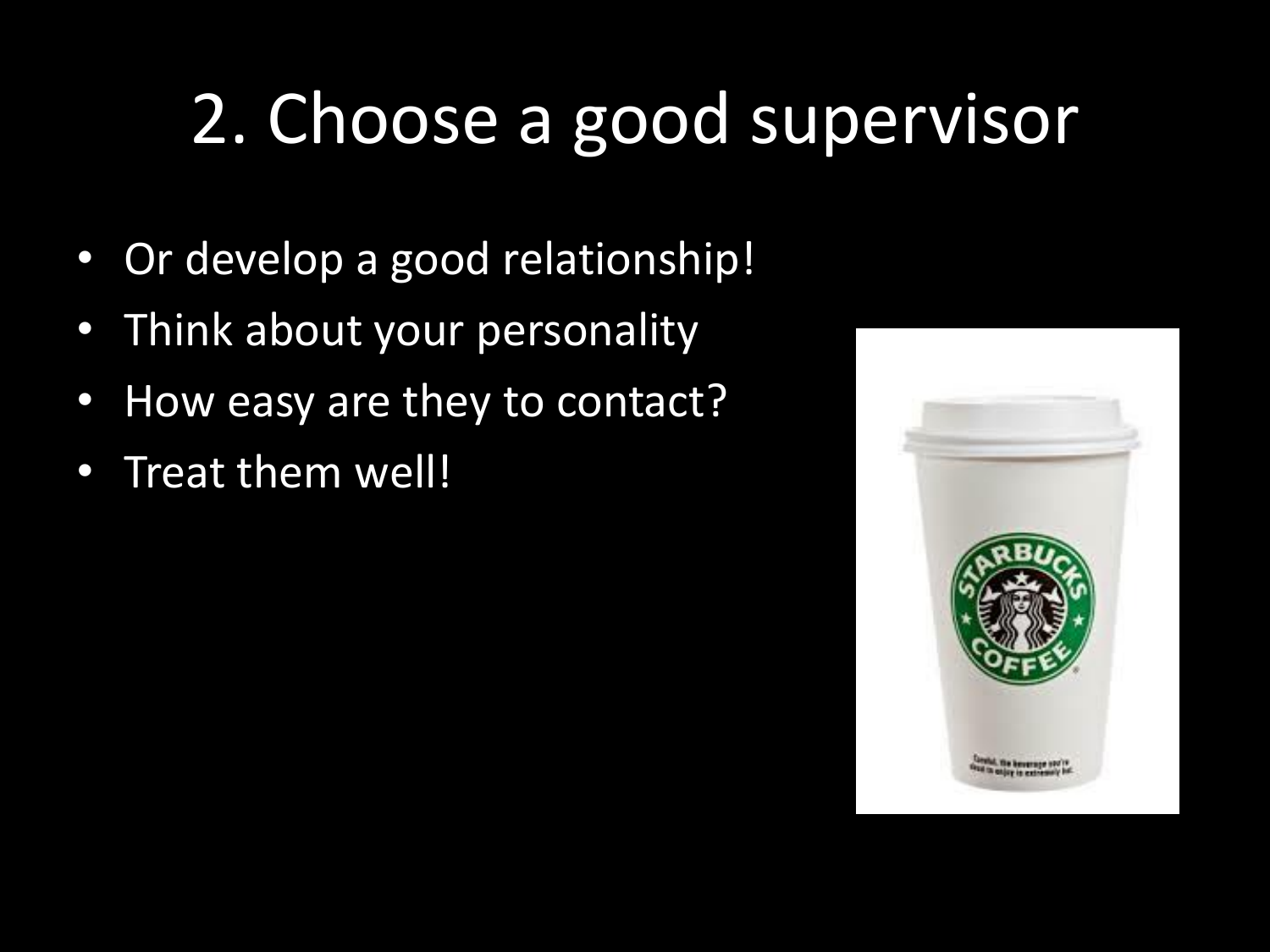## 3. Organisation is key

- Keep good records through-out
- A good lab book is worth it's weight in gold
- Write-up your findings as you go along

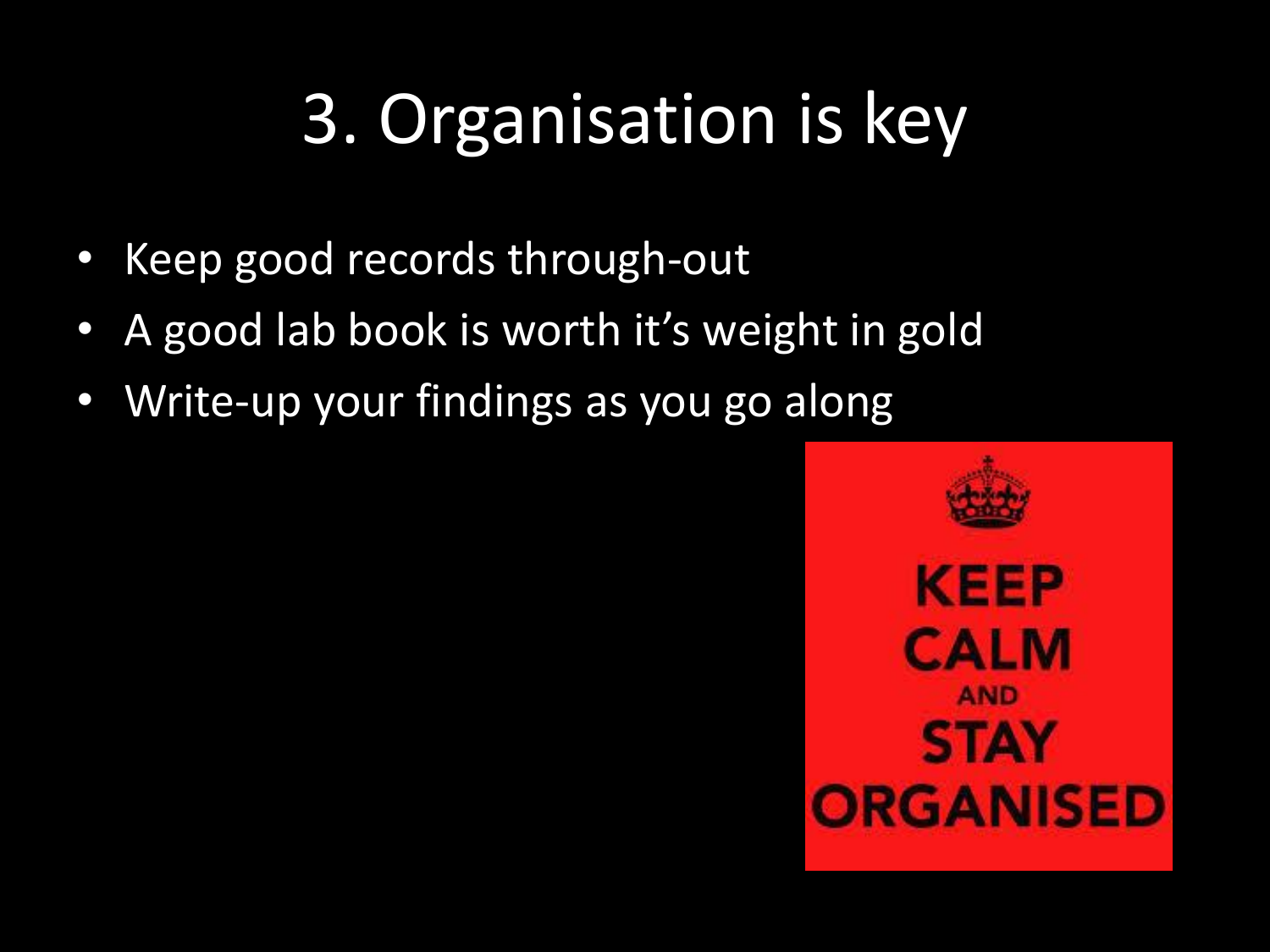#### 4. Flexibility and negotiation (link to Professional Practice on OLAT!!)

- Can you prepare for unforseen circumstances?!
- Understand that you may have to change your normal working patterns
- Plan for your other commitments

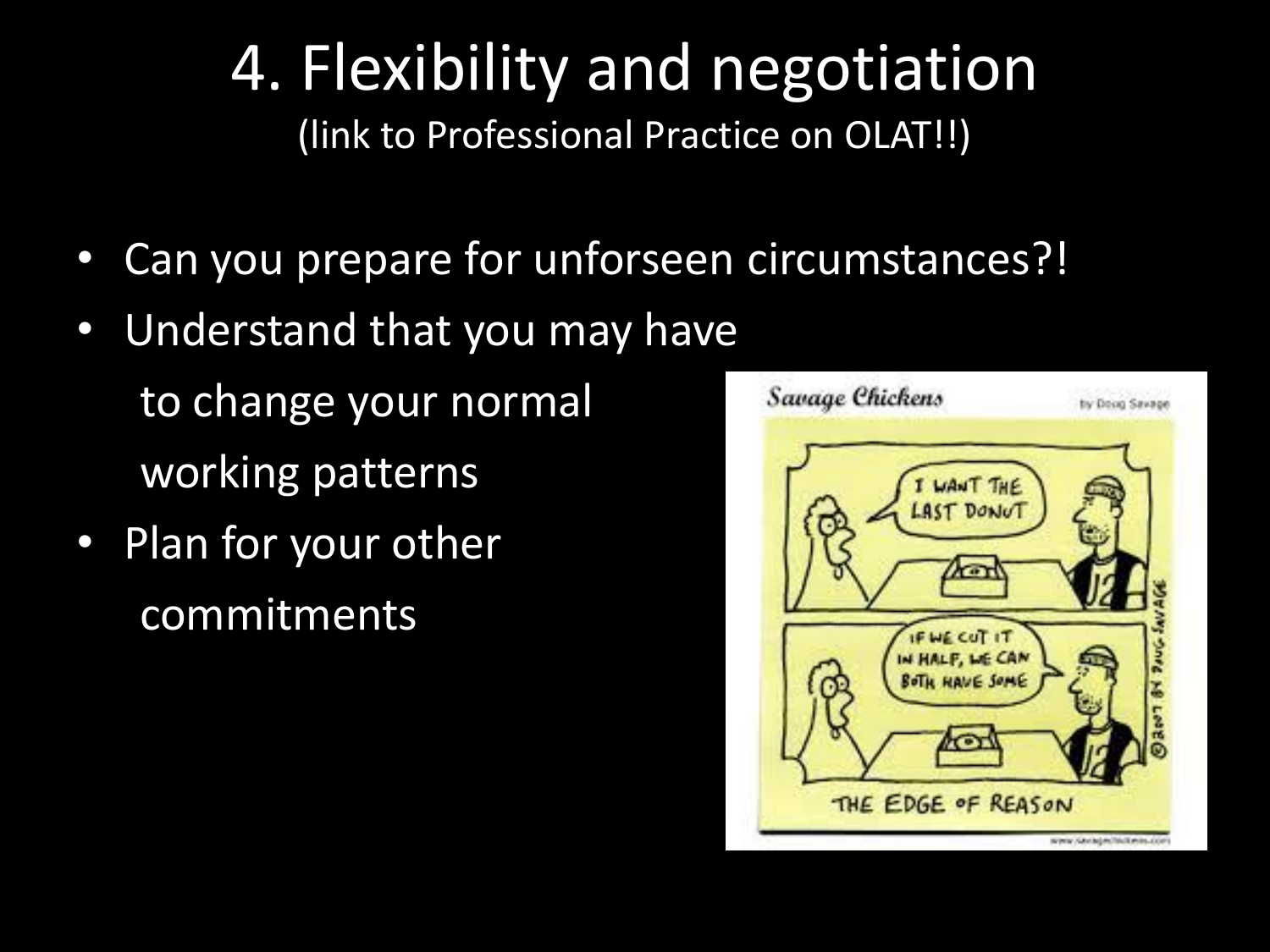#### 5. Use your experience

- Experience and skills I didn't know I had!
- Make the most of smaller projects in run up to dissertation
- Experience at planning experiments
- Encourage investigation skills
- Method comparison work
- Management of projects

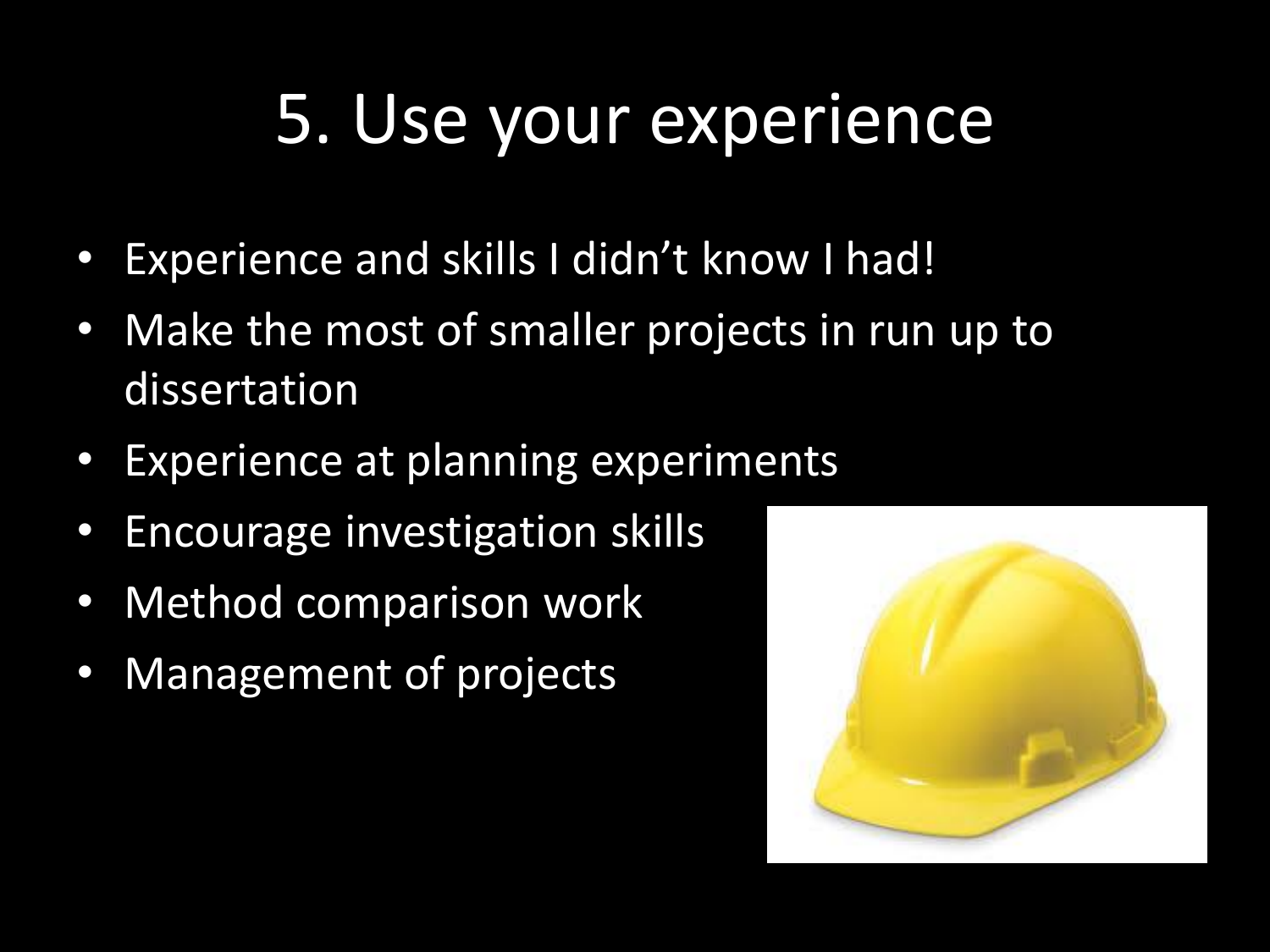#### 6. Confidence



F-E-A-R: has two meanings: 1. Forget Everything And Run or 2. Face Everything And Rise EAR F

The Choice is Yours!